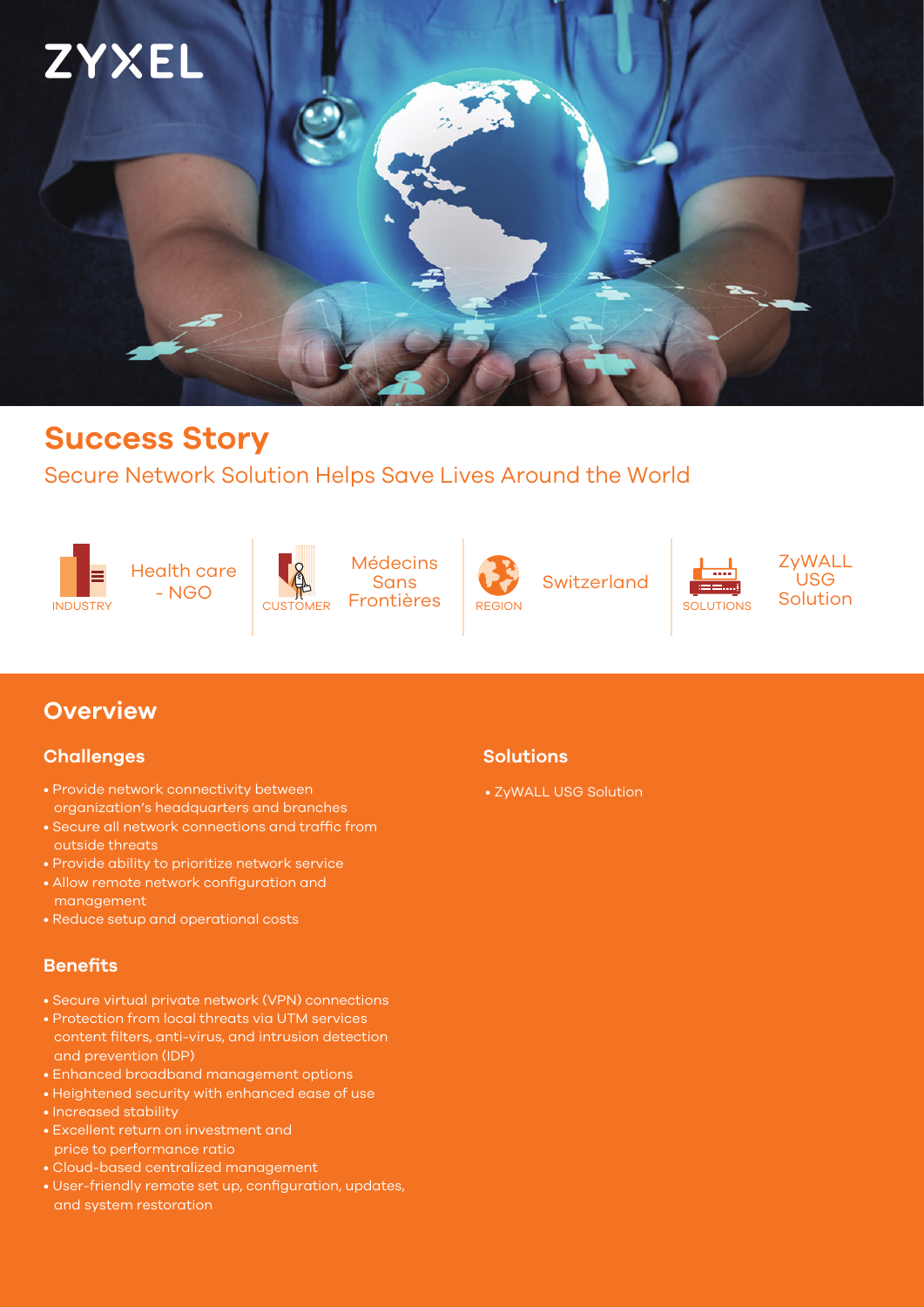# **ZYXEL**

# **Background**

Médecins Sans Frontières (MSF), also known in English as Doctors Without Borders, was founded in 1971 in France and has become the largest international organization for medical emergency assistance in war zones and crisis areas (armed conflicts, natural catastrophes, epidemics, etc.). As an international organization, MSF houses 24 sections in various countries. MSF is headquartered in Geneva, Switzerland, which is one of the five operational centers and the organization's head of operations and administrations. Today, MSF Switzerland employs over 350 regular staff members and supports a large number of volunteers. MSF is active in 25 countries and over 60 projects, with over 95 percent of its financing coming from donations.



# **Challenges**

The organization's Internet access at its local branches needed to be protected against any possible threats, and connections to the central office also required a high level of security. Furthermore, it must be possible to prioritize critical services from a central location. The organization also need to be able to configure their constantlychanging network setup remotely, and networking at the entire headquarters site has to be controlled and organized centrally, all while controlling costs.



# **Solutions and Benefits**

MSF found support at INNIX Sàrl, Swiss IT services company, Zyxel valued partner. The goal was to create an optimized set of standard configurations. Local Internet access would be protected against threats with the help of UTM services content filters, anti-virus, and intrusion detection and prevention (IDP) with Application Patrol. Wherever possible, connections would be made in dual-WAN in a failover mode, while backup-WAN would often be provided by satellite. The sophisticated broadband management and QoS guarantee optimizes transmission for critical services such as SharePoint, e-mail, and VolP.

#### **Secure ZyWALL USG Solution**

Compared with previous VPN technology, the nextgeneration Zyxel security solution is safer and easier to configure. It has proven to be more robust and tolerant of

unstable Internet connections. Moreover, IKEv2 is available as a standard VPN in the majority of recent client systems.

#### **Central monitoring and management**

As a cloud-based central management system, Zyxel Cloud Network Center (CNC) offers all the basic functionality required by MSF. These include monitoring firewalls (on/off, healthiness) and firmware upgrades. Configurations can be set up, updated, backed up, and restored remotely.

From their worldwide locations, the employees of MSF now connect safely via the ZyWALL USG40W, VPN firewall with UTM services, and Zyxel Cloud Network Center.